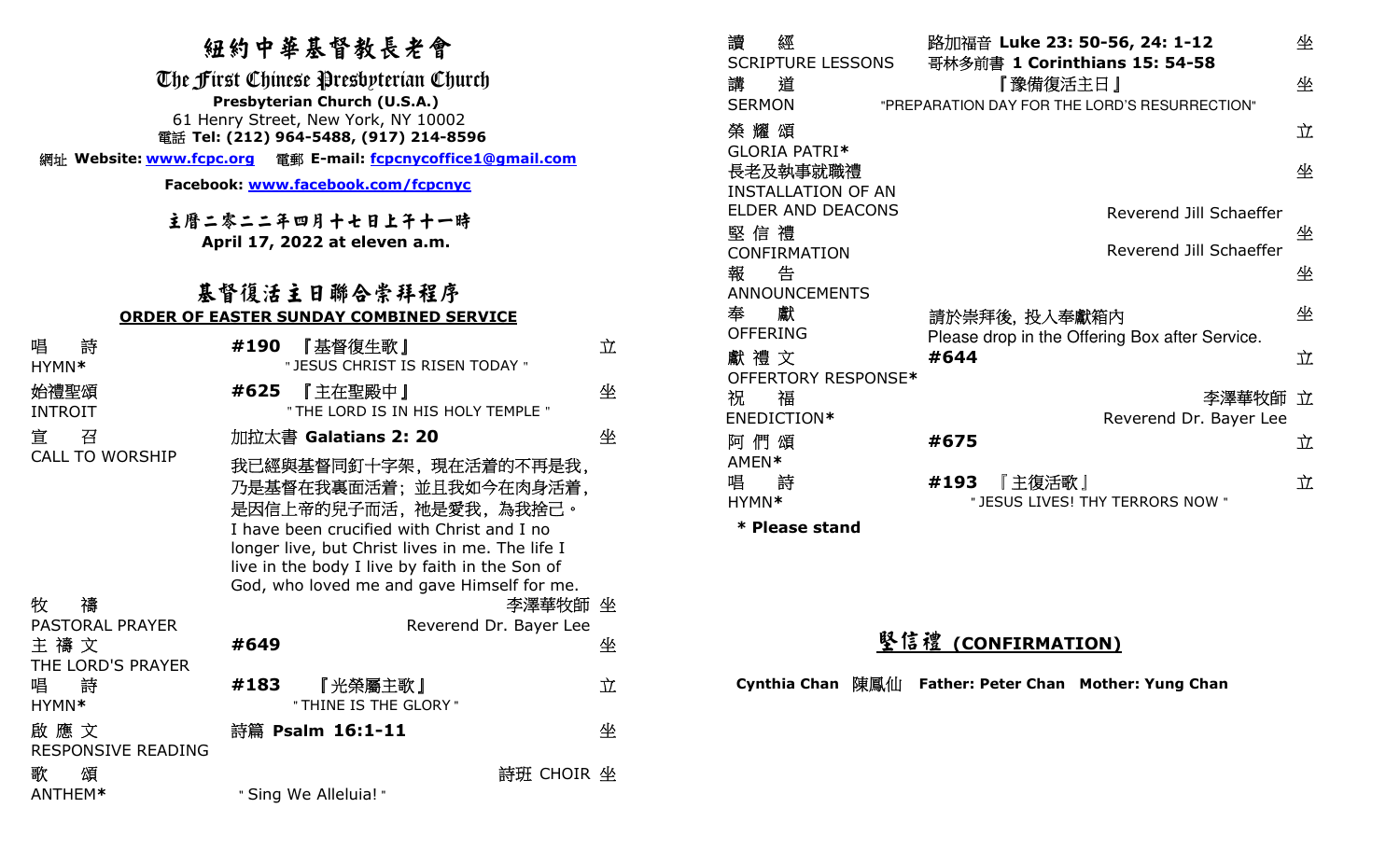### 啟應文: 詩篇16:1-11

#### 主席啟: 上帝啊, 求祢保佑我, 因為我投靠祢。

- 會眾應: 我的心哪, 你曾對耶和華說: 祢是我的主, 我的好處不在祢以外。 啟: 論到世上的聖民, 他們又美又善, 是我最喜悅的。
- 應: 以別神代替耶和華的, 他們的愁苦必加增。他們所澆奠的血我不獻

#### 上; 我咀唇也不提別神的名號。

- 啟: 耶和華是我的產業, 是我杯中的分; 我所得的, 祢為我持守。
- 應: 用繩量給我的地界, 坐落在佳美之處; 我的產業實在美好。
- 啟: 我必稱頌那指教我的耶和華; 我的心腸在夜間也警戒我。
- 應: 我將耶和華常擺在我面前, 因祂在我右邊, 我便不至搖動。
- 啟: 因此, 我的心歡喜, 我的靈快樂, 我的肉身也要安然居住。
- 應: 因為祢必不將我的靈魂撇在陰間, 也不叫祢的聖者見朽壞。
- 同讀: 祢必將生命的道路指示我; 在祢面前有滿足的喜樂, 在祢右手中 有永遠的福樂。

### **Responsive Reading: Psalm 16: 1-11**

- 1Keep me safe, O God, for in you I take refuge.
- 2I said to my Lord, "You are my Lord; apart from you I have no good thing."
- 3 As for the saints who are in the land, they are the glorious ones in whom is all my delight.
- 4 The sorrows of those will increase who run after other gods. I will not pour out their libations of blood or take up their names on my lips.
- 5 Lord, you have assigned me my portion and my cups; you have made my lot secure.
- 6 The boundary lines have fallen for me in pleasant places; surely I have a delightful inheritance.
- 7I will praise the Lord, who counsels me; even at night my heart instructs me.
- 8 I have set the Lord always before me. Because he is my right hand, I will not be shaken.
- 9 Therefore my heart is glad and my tongue rejoices; my body also will rest secure,
- 10 because you will not abandon me to the grave, nor will you let your Holy One see decay.
- 11 You have made known to me the path of life; you will fill me with joy in your presence, with eternal pleasures at your right hand.

#### 你願意信賴耶穌基督,承認祂是世界的主,教會的元首,藉著祂而相信一位 上帝,父、子和聖靈?

 Do you trust in Jesus Christ your Savior, acknowledge Him Lord of all and Head of the church, and through Him believe in one God, Father, Son and Holy Spirit?

#### **2.**你是否接受新舊約聖經,由聖靈感動而成,在普世教會中,對基督是獨具權 威的見證,是上帝對你所曉諭的話語?

 Do you accept the Scriptures of the Old and New Testaments to be, by the Holy Spirit, the unique and authoritative witness to Jesus Christ in the church universal, and God's Word to you?

#### **3.**你是否真誠地接受在本教會信仰中之改正宗信條,它對聖經有關指導信仰 上的解釋是真實和可信賴的,你是否在這些信條指引下來指導會眾?

 $\begin{aligned} \frac{\textbf{R} \ddot{\textbf{R}} \ddot{\textbf{R}} \ddot{\textbf{R}} \ddot{\textbf{R}} \ddot{\textbf{R}} \ddot{\textbf{R}} \ddot{\textbf{R}} \ddot{\textbf{R}} \ddot{\textbf{R}} \ddot{\textbf{R}} \ddot{\textbf{R}} \ddot{\textbf{R}} \ddot{\textbf{R}} \ddot{\textbf{R}} \ddot{\textbf{R}} \ddot{\textbf{R}} \ddot{\textbf{R}} \ddot{\textbf{R}} \ddot{\textbf{R}} \ddot{\textbf{R}} \ddot{\textbf{R}} \ddot{\textbf{R}} \ddot{\textbf{R$  Do you sincerely receive and adopt the essential tenets of the Reformed faith as expressed in the confessions of our church as authentic and reliable expositions of what Scripture leads us to believe and do, and will you be instructed and led by those confessions as you lead the people of God?

#### **4.**你是否願意在不斷遵行耶穌教訓中,在聖經的權威中,在承認本教會信仰 中履行你的職責?

 Will you fulfill your office in obedience to Jesus Christ, under the authority of Scripture, and be continually guided by our confessions?

#### **5.**你是否接受本教會教政的管轄,依從本教會的法規在教會職務上,在上帝 之言和祂的靈的導引下與眾同工爲友一起工作?

 Will you be governed by our church's polity, and will you abide by its discipline?

 Will you be a friend among your colleagues in ministry, working with them, subject to the ordering of God's Word and Spirit?

#### **6.**你是否願意在個人生活中,依從主耶穌基督,愛你的鄰舍,為世界的和好 而工作?

 Will you in your own life seek to follow the Lord Jesus Christ, love your neighbors, and work for the reconciliation of the world?

#### **7.**你是否答允促進教會的和平、合一和清潔?

Do you promise to further the peace, unity, and purity of the church?

#### **8.**你是否願意以你的毅力,才智和愛心來服務上帝的子民?

 Will you seek to serve the people with energy, intelligence, imagination and love?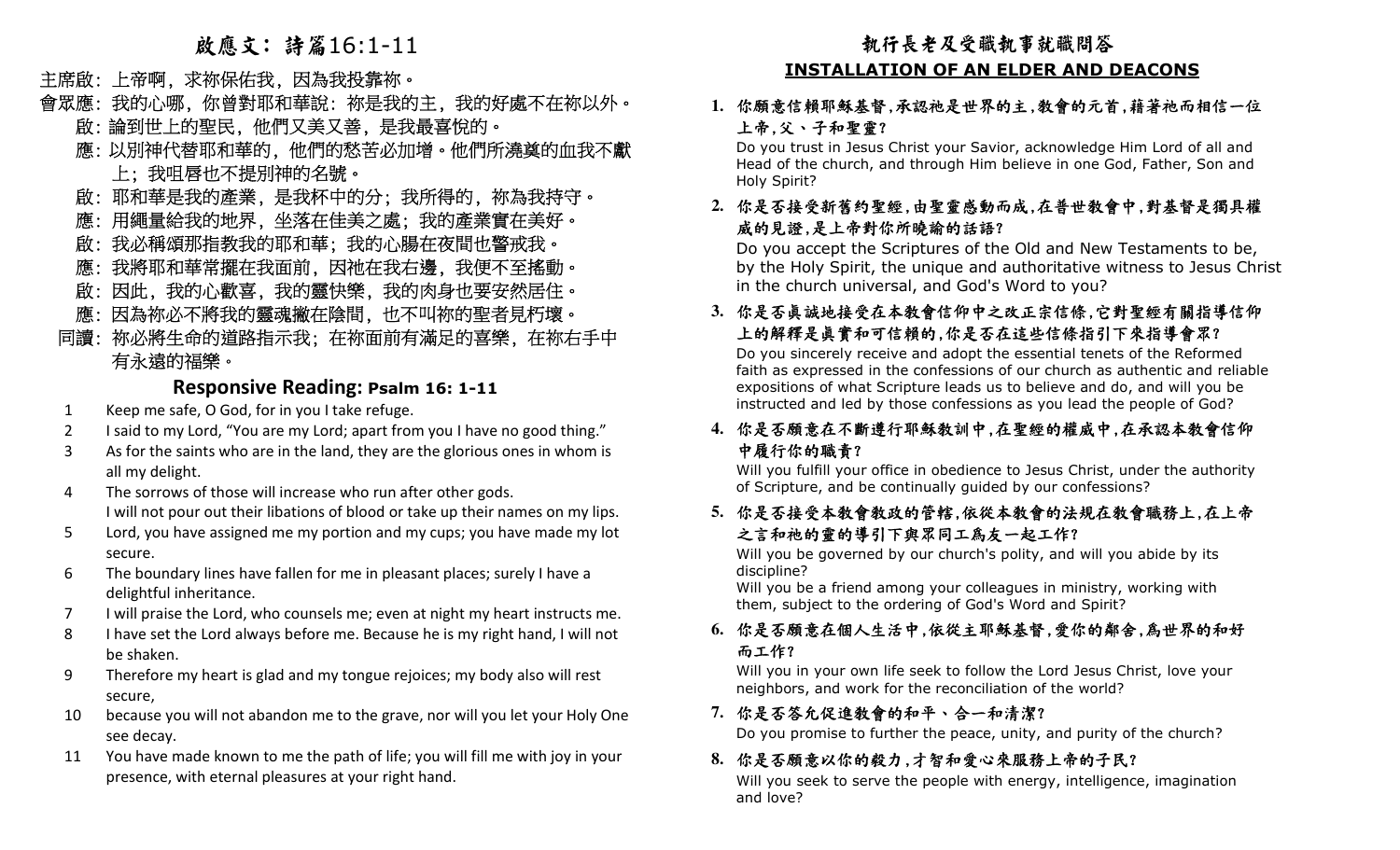#### **(**對長老**)** 你是否願意作一個忠心的長老,看顧上帝的子民,供給他們崇拜、 培養和服務,你是否願在本教會行政管理上分擔教政和法規的責任,在你的 職務上表彰耶穌基督的仁愛和公義?

 **(For Elder)** Will you be a faithful elder, watching over the people, providing for their worship, nurture and service? Will you share in government and discipline, serving in governing bodies of the church, and in your ministry will you try to show the love and justice of Jesus Christ?

#### **(**對執事**)** 你是否願意作一個忠心的執事**,**奉行教導慈惠、關懷的職務**,**引導 會眾去幫助那些無親無朋和缺乏當中的人**,**在你的職務上顯出耶穌基督的仁愛和公義**?**

 **(For Deacons)** Will you be a faithful deacon, teaching charity, urging concern and directing the people's help to the friendless and those in need? In your ministry will you try to show the love and justice of Jesus Christ?

## **(**對會眾 **For Congregation)**

#### **1.**本堂之諸位會友,你們是否接受他們為本堂長老(執事),他們為上帝透過本堂教友的呼聲所選召,在跟隨耶穌基督的路上來領導我們?

 Do we, the members of the church, accept them as elders (or deacons), chosen by God through the voice of this congregation to lead us in the way of Jesus Christ?

#### **2.**你們是否應允**,**當他們引導我們服侍教會獨一的元首耶穌基督的時候**,**鼓勵他們**,** 尊重他們的決定和跟從他們**?**

 Do we agree to encourage them, to respect their decisions and to follow as they guide us, serving Jesus Christ, who alone is Head of the church?

 **(**會眾若肯定,請起立表示. Please stand if you agree**.)**

# 就職禮 **(INSTALLATION)**

## **2022-2024**年度執行長老 **(Elder)**

#### 陳張愛萍 **(Ada Chan)**

## **2022-2024**年度受職執事 **(Deacons)**

李趙玉琴 **(Jadine Lee)**  林 潔 **(Kit Lam)** 医血管 医血管 医血管 医血管 医心理学 医心理学 医心理学 医心理学 医心理学 甄惠

#### 薦引

#### *Addressing the candidate, the presider says:*

 We rejoice that you now desire to declare your faith and to share with us in our common ministry. In Baptism you were joined to Christ and made members of his body. In the community of the people of God you have learned of God's purpose for you and for all creation. You have been nurtured at the table of our Lord and called to witness to the gospel of Jesus Christ.

 You are citizens with the saints and members of the household of God, built upon the foundation of apostles and prophets, with Christ Jesus himself as the cornerstone. (Eph. 2:19-20)

#### **Profession of Faith:** 宣信

#### *The presider asks the following questions of the candidate who is professing her faith and reaffirming the baptismal covenant.*信仰問答

 Trusting in the gracious mercy of God, do you turn from the way of sin and renounce evil and its power in the world?

**I renounce them.** 

Who is your Lord and Savior?

#### **Jesus Christ is my Lord and Savior.**

Will you be in Christ's faithful disciple, obeying his word and showing his love?

**I will, with God's help.** 

 Will you devote yourself to the church's teaching and fellowship, to the breaking of bread and the prayers?

**I will, with God's help.** 

#### **With the whole church, let us confess our faith.** 會眾站立同誦使徒信經(印在周刊內)

*Congregation stand and profess their faith in the words of the Apostles' Creed. (Printed in the bulletin)*

#### *The presider then offers the following prayer:*

**NEW ARE AREAS AREAS AREAS AREAS AREAS AREAS AREAS AREAS AREAS AREAS AREAS AREAS AREAS AREAS AREAS AREAS AREAS AREAS AREAS AREAS AREAS AREAS AREAS AREAS AREAS AREAS AREAS AREAS AREAS AREAS AREAS AREAS AREAS AREAS AREAS AR**  Gracious God, by water and the Spirit you claimed us as your own, cleansing us from sin, and giving us new life. You made us members of your body, the church, calling us to be your servants in the world. Renew in Cynthia Chan the covenant she made in her baptism. Continue the good work you have begun in her. Send her forth by the power of your Spirit to love and serve you with joy, and to strive for justice and peace in all the earth, in the name of Jesus Christ our Lord. Amen.

#### **Laying on of Hand:** 按手禮

#### *The presider lays her hand on candidate's head and prays the following prayer:*

 O Lord, uphold Cynthia Chan by your Holy Spirit. Daily increase in her your gifts of grace: the Spirit of wisdom and understanding, the Spirit of counsel and might, the Spirit of knowledge and the fear of the Lord, the Spirit of joy in your presence, both now and forever. Amen.

#### **Welcome:** *Congregation stand to welcome the new member of the church.* 會眾站立歡迎新會友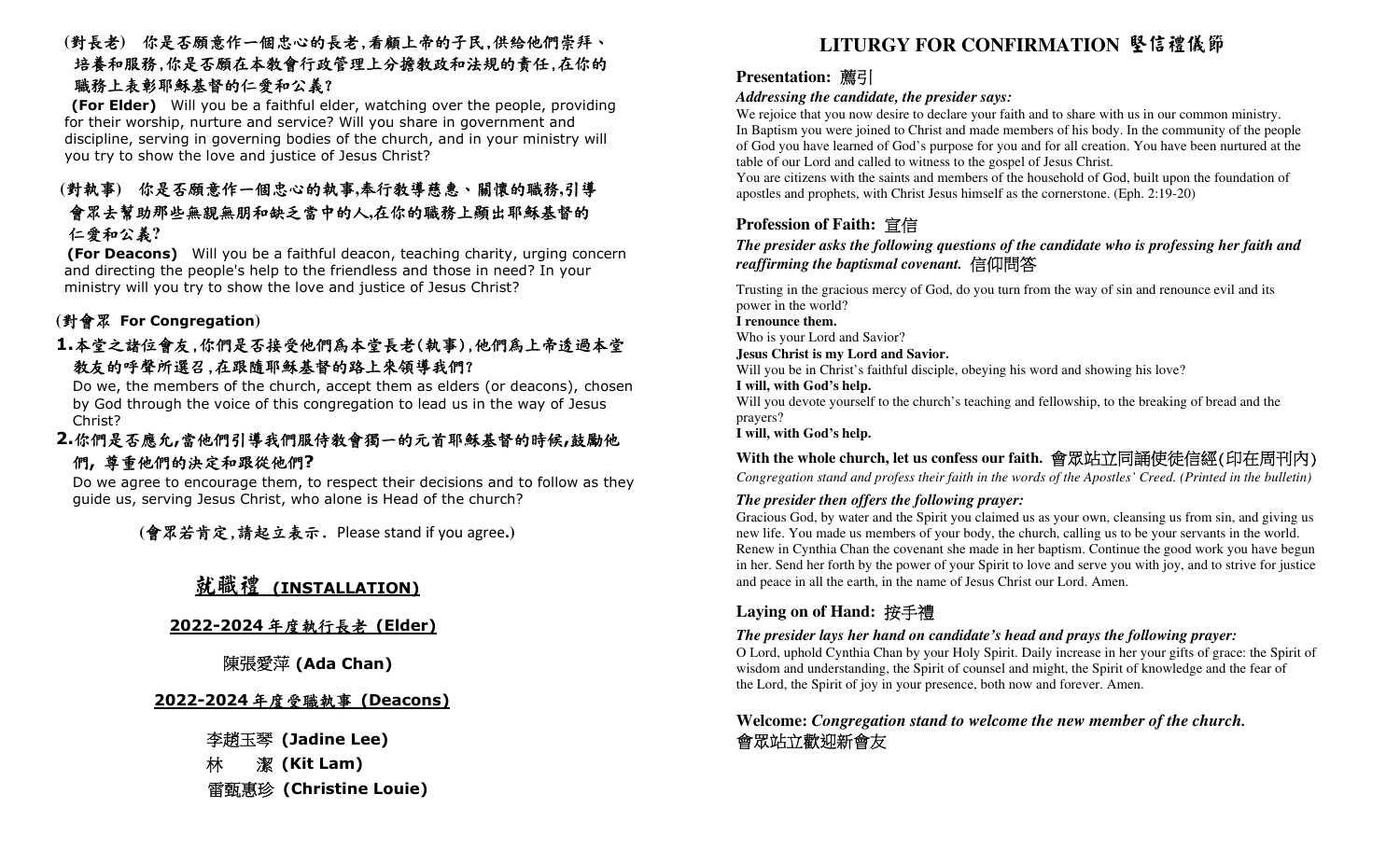# 使徒信經 **The Apostles' Creed**

 我信上帝, 全能的父, 創造天地的主. 我信我主耶穌基督, 上帝的獨生子 因聖靈感孕, 由童貞女馬利亞所生, 在本丟彼拉多手下受難, 被釘於十字架 受死埋葬, 降在陰間, 第三天從死人中復活, 升天, 坐在全能父上帝的右邊, 將來必從那裏降臨,審判活人死人. 我信聖靈, 我信聖而公之教會, 我信聖徒相通, 我信罪得赦免, 我信身體復活, 我信永生. 阿們. **誠聘主任牧師** 

I believe in God, the Father almighty, creator of heaven and earth.

I believe in Jesus Christ, God's only Son, our Lord, who was conceived

by the Holy Spirit, born of the Virgin Mary, suffered under Pontius Pilate,

was crucified, died, and was buried; He descended to the dead.

On the third day He rose again; He ascended into heaven,

 He is seated at the right hand of the Father, and He will come again to judge the living and the dead.

 I believe in the Holy Spirit, the Holy Catholic Church, the communion of saints, the forgiveness of sins, the resurrection of the body, and the life everlasting. AMEN.

## 報告事項

#### **1.**歡迎首次參加主日崇拜之新朋友,盼望你能繼續參加聚會,散會後請留下 姓名,通訊處及電話與司事,以便教會與你聯絡。

 We extend our welcome to those who are worshipping with us for the first time today. Please leave your name, address and phone number with the ushers so that we can contact you in the future. We hope to see you again.

- **2.**祈禱會**:** 逢禮拜四下午二時,請各兄姊在不同地方一齊誠心為教會守望 禱告。
- **3.**各兄姊於教會辦公時間內每日上午九時至下午五時可用本堂電話**(212) 964-5488**或手提電話 **(917) 214-8596** 聯絡同工。
- **4.**婦女部訂於今主日聯合崇拜後在二樓副堂舉行成立八十三周年紀念感恩 崇拜,恭請邵一嵐宣教師證道,誠邀長執董,詩班及各姊妹屆時參加,同頌 主恩。
- **5.**中年團契訂於四月廿四日主日聯合崇拜後在二樓副堂舉行成立四十七周 年紀念感恩崇拜,請各團友屆時參加。

**紐約中華基督教⻑老會誠聘主任牧師。**

**具美國⻑老會 (Presbyterian Church USA) 認同之神學學位,** 

**三年服務堂會經驗, 需能講流利粵語, 及具備英語溝通能力。** 

#### **請寄履歷致:PNC,**

The First Chinese Presbyterian Church

61 Henry Street, New York, NY 10002, <u>或電郵 f<mark>cpcsession@gmail.co</mark>m</u>

The First Chinese Presbyterian Church is seeking a Pastor (Head of Staff). The candidate should possess qualifications acceptable by the Presbyterian Church (USA) for Minister of Word and Sacrament, with 3 years of pastoral experience, and fluency in Cantonese and spoken English. Please send resume to: PNC, The First Chinese Presbyterian Church,61 Henry Street, New York, NY10002, or Email: f**cpcsession@gmail.com** 

## **誠聘 Position Vacant**

**紐約中華基督教⻑老會誠聘幹事。**

**須有大學學歷; 能講流利粵語; 及具備英語,華語溝通能力**;

**中,英文,電腦打字。 請寄履歷致:**Administrative Assistant

The First Chinese Presbyterian Church

61 Henry Street, New York, NY 10002, <u>或電郵 f<mark>cpcny@yahoo.com</mark></u>

The First Chinese Presbyterian Church

is seeking an Administrative Assistant:

 The candidate should have some college credits; fluency in Cantonese; spoken English and Mandarin; and ability to type English and Chinese.

Please send resume to:

Administrative Assistant

The First Chinese Presbyterian Church,

61 Henry Street, New York, NY10002, or Email: fcpcny@yahoo.com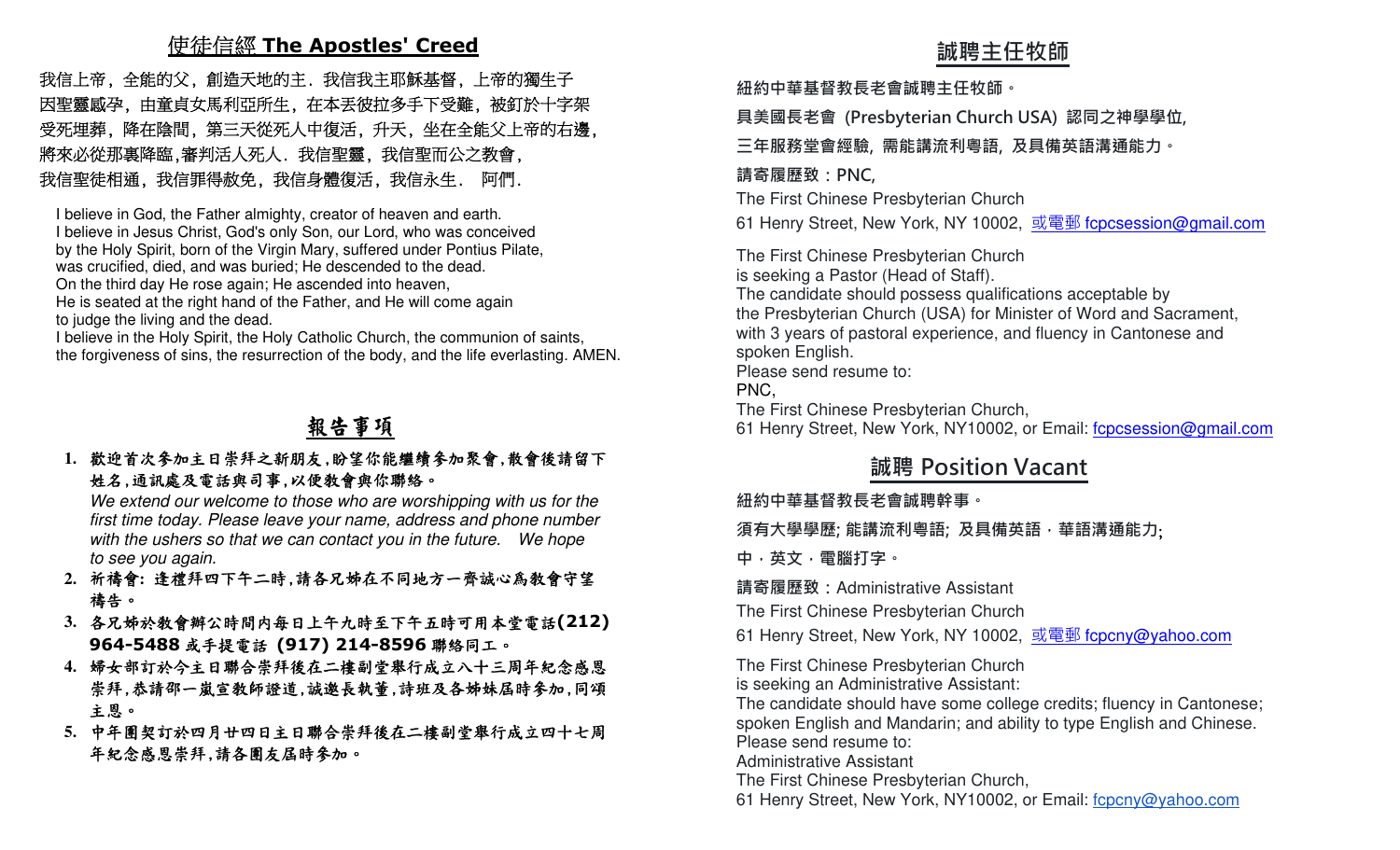#### 二零二二年度獎學金接受申請

#### **2022 SCHOLARSHIPS AVAILABLE FOR APPLICATION**

本堂設有二項獎學金:

(一) 高中畢業生繼續進修大學獎學金.

(二) 大學畢業生繼續進修大學獎學金.

 申請人必須成績優良, 品行優良. 積極參與教會及社區活動. 不論家庭經濟狀況 如何, 均可申請.

 高中畢業生繼續進修大學申請人資格: 本會會友或其子女/孫兒女**. SAT**不少於*1290*分或 **ACT**不少於 **20**分,符合上述資格者均可申請.

 大學畢業生繼續進修大學申請人資格: 本會會友符合上述資格者均可申請. 申請 人只能獲獎一次.

請用電郵 **vicki.louie@gmail.com** 與石雷蕙莎女士聯絡,索取申請書及資料.

#### 截止日期:二零二二年五月十四日禮拜六**(**逾期申請,不予考慮**)**

Scholarships are available for post-high school seniors pursuing additional studies and current or incoming graduate school students. Each scholarship will be awarded on the basis of academic merit, (for graduating high school seniors at a SAT score of at least 1290 or ACT score of at least 20), service and active participation to the church and community, and individual character. Scholarships are not based on financial need.

 For post-high school seniors pursuing undergraduate studies: Members of our church, or their children/grandchildren who satisfy the criteria are invited to apply.

For incoming or current graduate school students: Members of the First Chinese Presbyterian Church of New York City, in good standing, who satisfy the criteria are invited to apply.

Applicants can be awarded a scholarship only once during their graduate career.

Please email Victoria Louie-Shek at vicki.louie@gmail.com for an electronic application.

> **Application Deadline: Saturday, May 14, 2022 (Late application will NOT be considered.)**

承蒙李立人夫人奉獻聖壇百合花,佈置聖堂,本堂堂議事會謹致衷心謝意。

The Session of First Chinese Presbyterian Church extends a word of thanks to Deacon Christine Louie for the Easter eggs given to our Congregation.

 承蒙雷甄惠珍執事奉獻復活節蛋,分派全體會眾,本堂堂議事會謹致衷心 謝意。

## 詩班獻詩歌詞

Sing we alleluia! Christ is risen from the grave! He who suffered for us and his own life freely gave. Sing we alleluia! death has lost its bitter sting, swallowed up in triumph let all earth and heaven sing! Alleluia! Alleluia! Alleluia! Christ is risen!

**The Session of First Chinese Research First Chinese Presbyterian Chinese Research Chinese Session of First Chinese Research Christian Church extends a word of the Victor Chinese Research (No. 2007)<br>
<br>
The Session of Fir** Alleluia! Alleluia! Alleluia! Christ is risen! Christ has met the powers of darkness and put them to flight! He has met them, He has conquered filled the world with light! But what pain and sorrow to secure the victory! He the pure one and the just one, died on Calvary. Sing we alleluia! Life eternal now is ours! We can be delivered from the grip of evil powers. O how great is this Salvation Jesus did secure, and all those who trust in Him forever will endure! Alleluia! Alleluia! Alleluia! Jesus lives! Alleluia…. Jesus lives! Jesus lives who was crucified; Labor done, victory won, Jesus lives! The grave is denied! Jesus lives! Jesus Lives! He has conquered the ancient foe; spread the word, glorious word, Jesus lives! The whole world must know. Jesus lives! Sing alleluia! Sing alleluia! Alleluia! Sing alleluia! ….… Jesus lives! Jesus lives! Jesus lives! And so too shall I! Amen…..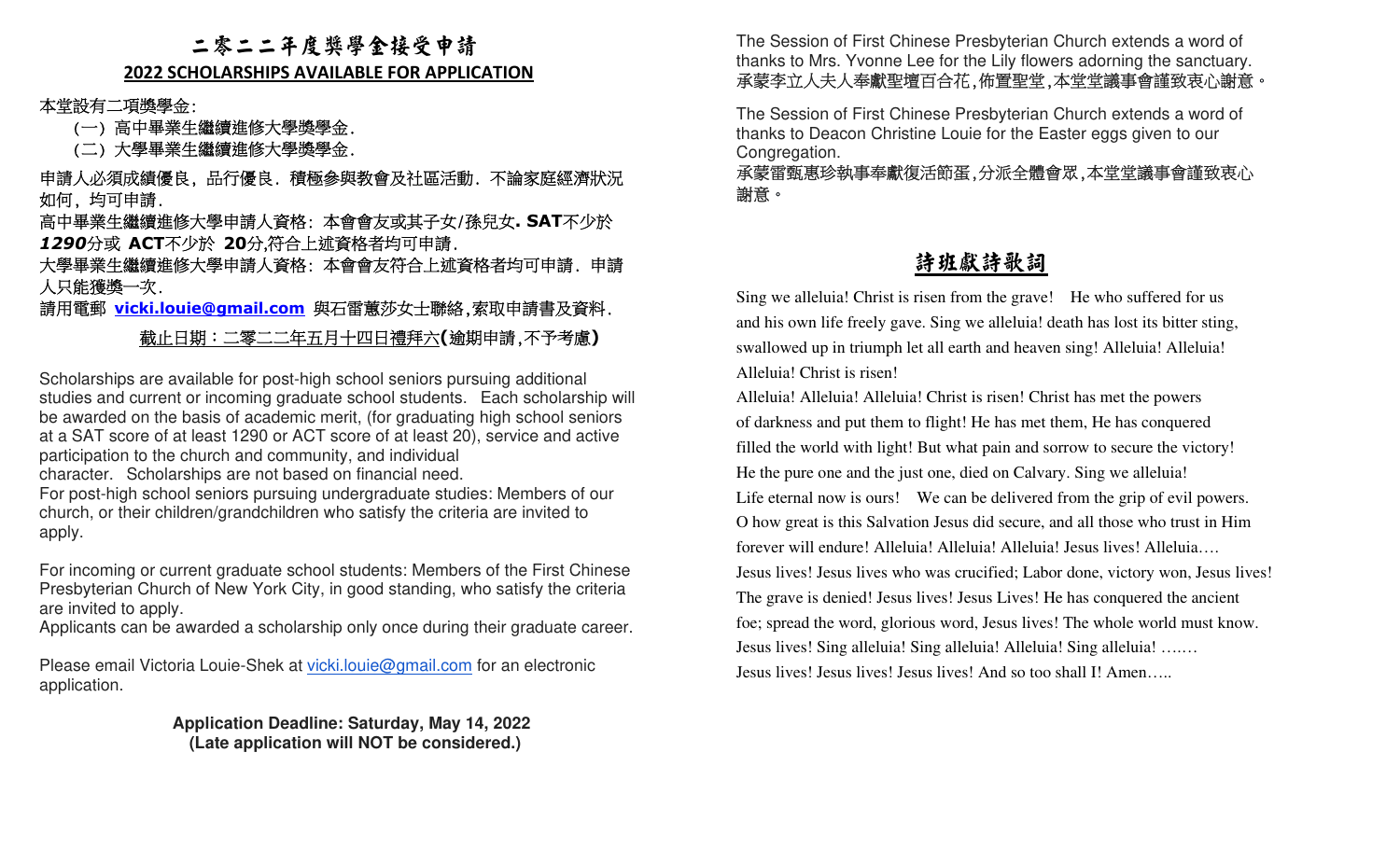#### 方李芳執事

唐顯慶長老合府

李許妙梨長老合家紀念伍娉娟女士,梁慕倫女士

李許妙梨長老合家紀念李植光先生,李鵬光先生

婦女部成立 83 周年紀念<br>僧苾慈劫車纪会分丹祖僧

傅蕊薇執事紀念父母親傅德和夫婦

傅蕊薇執事紀念女兒李淑恆

翁華健夫婦紀念雙親

 鍾生夫人紀念家翁姑,祖父母,父母親,鍾生先生

陳汝俠執事紀念 Fr James Hurley and Fr Alfred Deignan

甄兆祺夫婦紀念父母親甄敦明夫婦

甄兆祺夫婦紀念父母親及胞兄關雅各先生

甄兆祺夫婦紀念大姊胡關琴英執事,大姊夫胡炳先生,外孫周鉅臻

甄兆祺夫婦紀念李陳麗芳姑,雷明進長老,謝銓長老,李立人長老

甄健鵬夫婦紀念大姨胡關琴英執事,大姨丈胡炳先生,李陳麗芳姑婆

周勇夫婦紀念大姨胡關琴英執事,大姨丈胡炳先生,愛子周鉅臻,李陳麗芳姑婆

黃聰毅合家紀念大姨胡關琴英執事,大姨丈胡炳先生

趙吳寶玉女士紀念父母親,家翁姑趙林鳳蓮夫婦,大姑譚趙毅鴻執事,

姑丈譚曙光長老及伯父趙河樹先生

雷顯彬夫婦紀念祖父母甄永淦夫婦,兄甄培綺先生,Jerry Chin

胡國傑夫婦紀念父母親胡池安執事夫婦

胡國傑夫婦紀念父母親梅友恆長老夫婦

梁美娥紀念先夫,麗珊,偉權,偉傑,紀念父親陸冠球長老

梁美娥,美鳳,美顏,永安,永康,紀念父母親梁世隆夫婦

 余健雄夫婦紀念父母親余啟炘執事夫婦,父親蔣嘉策先生,Mrs. Karen Wells 余健雄夫婦紀念李立人長老,雷明進長老,黃超棠長老,陸冠球長老,謝銓長老 Jim & Vicki Shek & Family in memory of Elder Charles Louie, James & Chun Wong Louie, Oi Sau & Sun Yick Mui

### 代禱事項

1.為本堂各同工、全體長老、執事、董事在教會中事奉的心志禱告。

2.為祈禱會禱告。求聖靈感動更多弟兄姊妹同心合意為教會守望。

 3.為紐約市華埠社區禱告。願本堂藉著崇拜、關懷、社區服務、網絡廣播節目 廣傳福音。

 4.為身體和心靈軟弱的弟兄姊妹禱告。求主醫治,使他們早日康復: 吳秀琼女士、林伍新蘭女士、陳玉金女士、張淑德女士、劉浪波夫人、 朱譚綺琪女士、曾偉青長老之母親。

5.為本堂聘牧事工禱告。求主差遣合適主任牧師來牧養教會。

6.為本堂聘請幹事禱告。求主差遣合適同工來協助堂務。

7.為弟兄姊妹未信主的親友禱告。

#### 主日聯合崇拜事奉人員

|        | 今主日(四月十七日)              | 下主日(四月廿四日)     |
|--------|-------------------------|----------------|
|        | 基督復活節就職禮暨堅信禮            | 復活後第一主日        |
| 講員/主席  | 李澤華牧師 / 梁美娥長老           | 邵一嵐宣教師 / 梁燊南長老 |
| 指揮/司琴  | 林主恩先生 / 江友正女士           | 林主恩先生 / 江友正女士  |
| 招<br>待 | 胡國傑長老                   | 唐顯慶長老          |
| 就職禮/   | Reverend Jill Schaeffer |                |
| 堅信禮主禮  |                         |                |
| 錄音/音響  | 黃惠賜執事                   | 黃惠賜執事          |